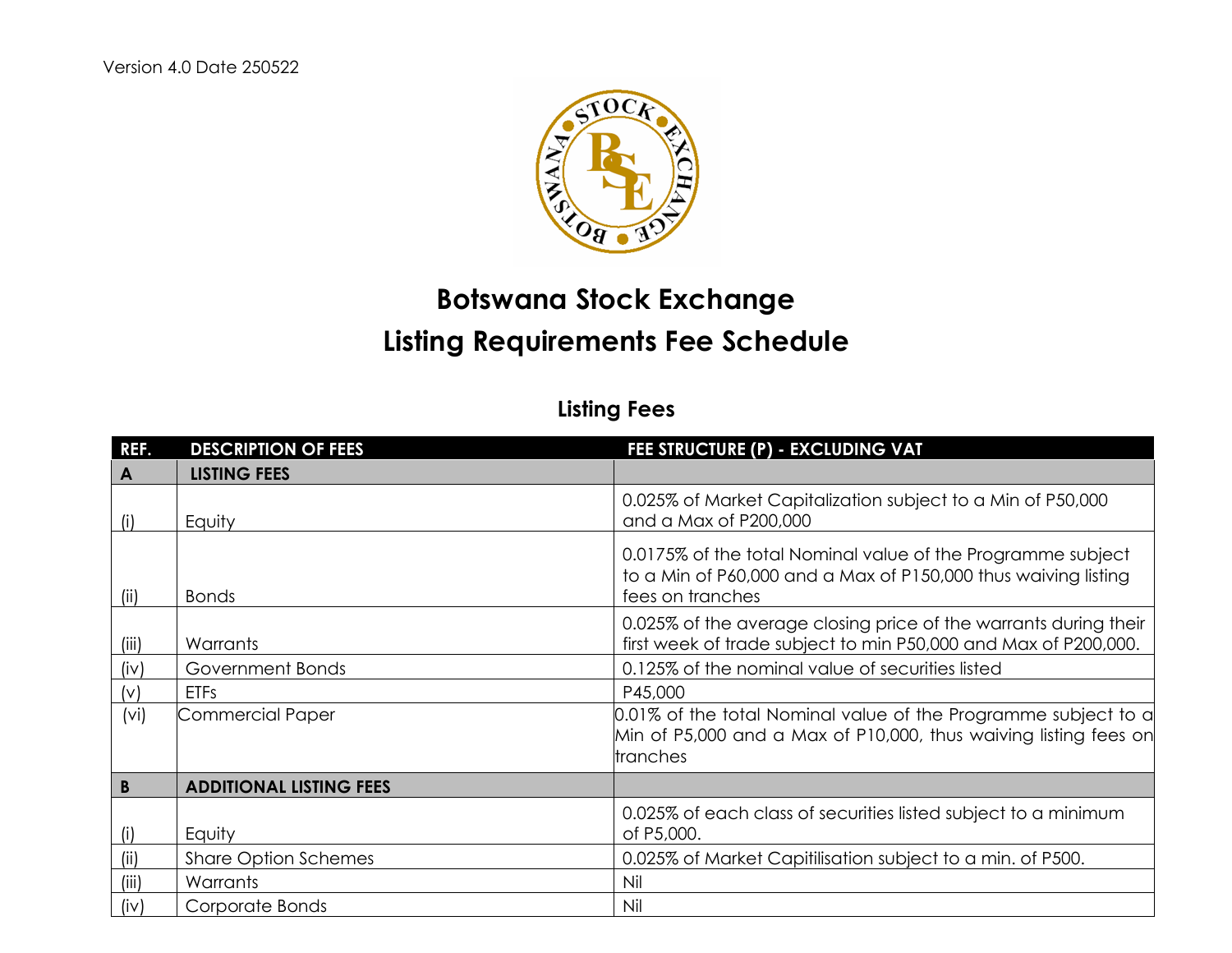Version 4.0 Date 250522

| $\sqrt{ }$ | <u>Fovernment</u><br><b>Bonds</b><br>w | $\Omega$ $\Gamma$ $\Omega$<br>amount<br><b>ISSUE</b><br>J.UT<br>. ZJ ⁄o UI |
|------------|----------------------------------------|----------------------------------------------------------------------------|
| (vi)       | ETE <sub>1</sub><br>د ۱۱ ـ             | Nil                                                                        |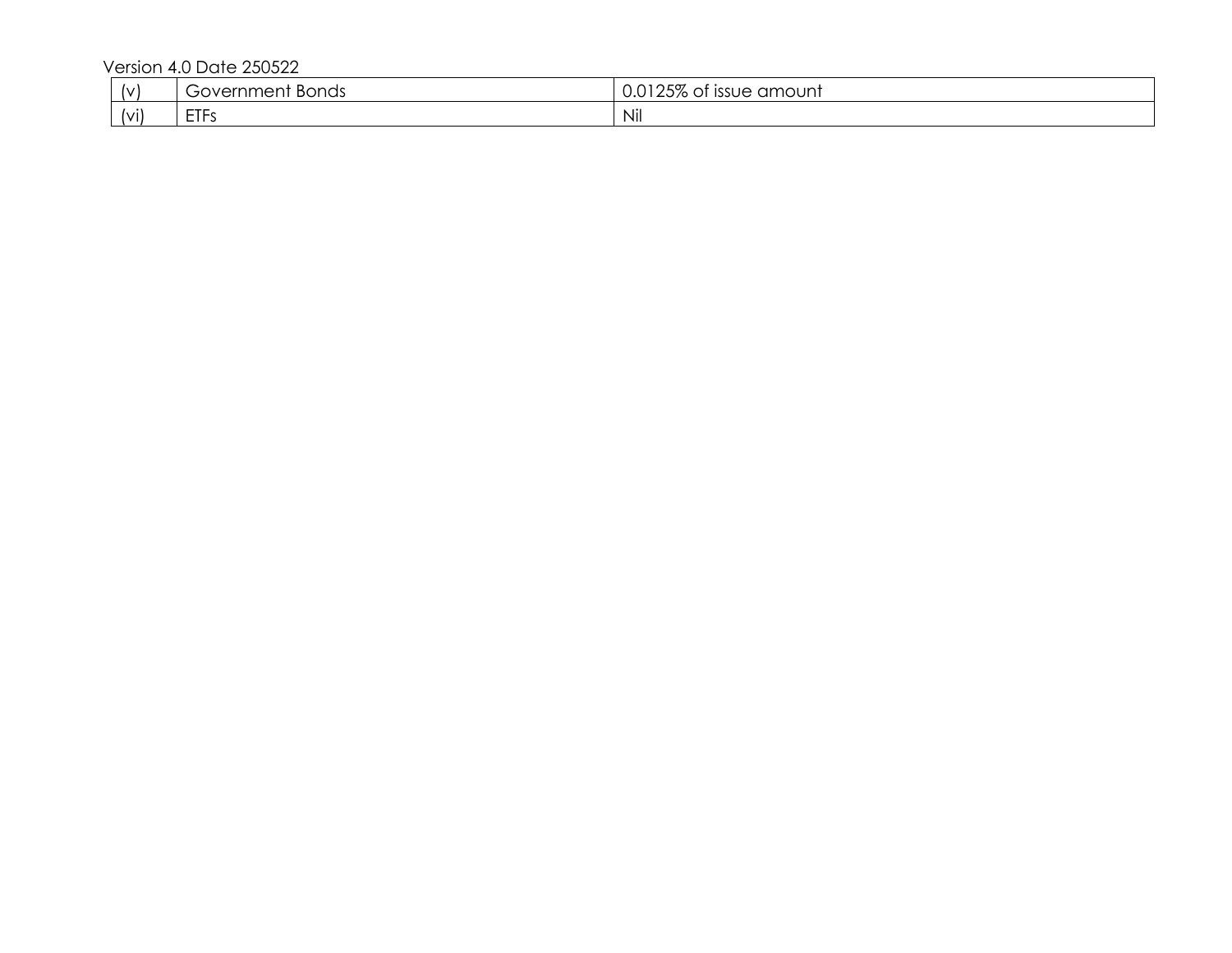| REF.        | <b>DESCRIPTION OF FEES</b>                                        | FEE STRUCTURE (P) - EXCLUDING VAT                                                                                                                                                                                                      |
|-------------|-------------------------------------------------------------------|----------------------------------------------------------------------------------------------------------------------------------------------------------------------------------------------------------------------------------------|
| $\mathbf C$ | <b>ANNUAL SUSTAINING &amp; REVIEW FEES</b>                        |                                                                                                                                                                                                                                        |
| (i)         | Equity                                                            | In respect of each class of securities, an amount equal to<br>0.025% of the market value, subject to a minimum of P50,000<br>and a maximum of P150,000                                                                                 |
| (ii)        | <b>Preference Shares</b>                                          | An amount of P7,500 per annum for companies with equity<br>listed on the BSE.<br>Otherwise, same as Equity.                                                                                                                            |
| (iii)       | Warrants                                                          | 0.025% of the market value of the securities calculated at the<br>greater of the bid and last price on the last business day of<br>December.                                                                                           |
| (iv)        | Corporate Bonds                                                   | 0.0175% of nominal value of bonds subject to a minimum of<br>P40,000 and a maximum of P100,000                                                                                                                                         |
| (v)         | Government Bonds                                                  | 0.125% of the cumulative nominal value of securities listed.                                                                                                                                                                           |
| (vi)        | <b>ETFs</b>                                                       | I basis point of the cumulative value of the ETF payable<br>quarterly in advance, subject to a minimum of P25,000.<br>Total payment per annum not to exceed P150,000.<br>For new listing this amount will be pro-rated by months left. |
| (vii)       | <b>Dual Listed Companies</b>                                      | 70,000                                                                                                                                                                                                                                 |
| (viii)      | Registered Adviser (annual registration fee)                      | 2,500                                                                                                                                                                                                                                  |
| (ix)        | <b>Commercial Paper</b>                                           | 5,000                                                                                                                                                                                                                                  |
| $\mathbf D$ | <b>SERALA OTC BOARD</b>                                           |                                                                                                                                                                                                                                        |
| (i)         | <b>Registration Fee</b>                                           | 10,000                                                                                                                                                                                                                                 |
| (ii)        | <b>CSDB Company Fee</b>                                           | 10,000                                                                                                                                                                                                                                 |
| (iii)       | Reports Fee                                                       | 6,000                                                                                                                                                                                                                                  |
|             |                                                                   |                                                                                                                                                                                                                                        |
| E           | <b>X-NEWS PUBLICATION FEES</b>                                    |                                                                                                                                                                                                                                        |
| (i)         | Short Announcements not exceeding one A4<br>page                  | Nil                                                                                                                                                                                                                                    |
| (ii)        | Quarterly, Interim and Provisional Financial<br><b>Statements</b> | 2,000                                                                                                                                                                                                                                  |
| (iii)       | Circulars                                                         | 2,000                                                                                                                                                                                                                                  |
| (iv)        | Annual Reports, Prospectuses and Pre-Listing<br><b>Statements</b> | 4,000                                                                                                                                                                                                                                  |
| (v)         | Other Announcements and Reports exceeding<br>one A4 page          | 2,000                                                                                                                                                                                                                                  |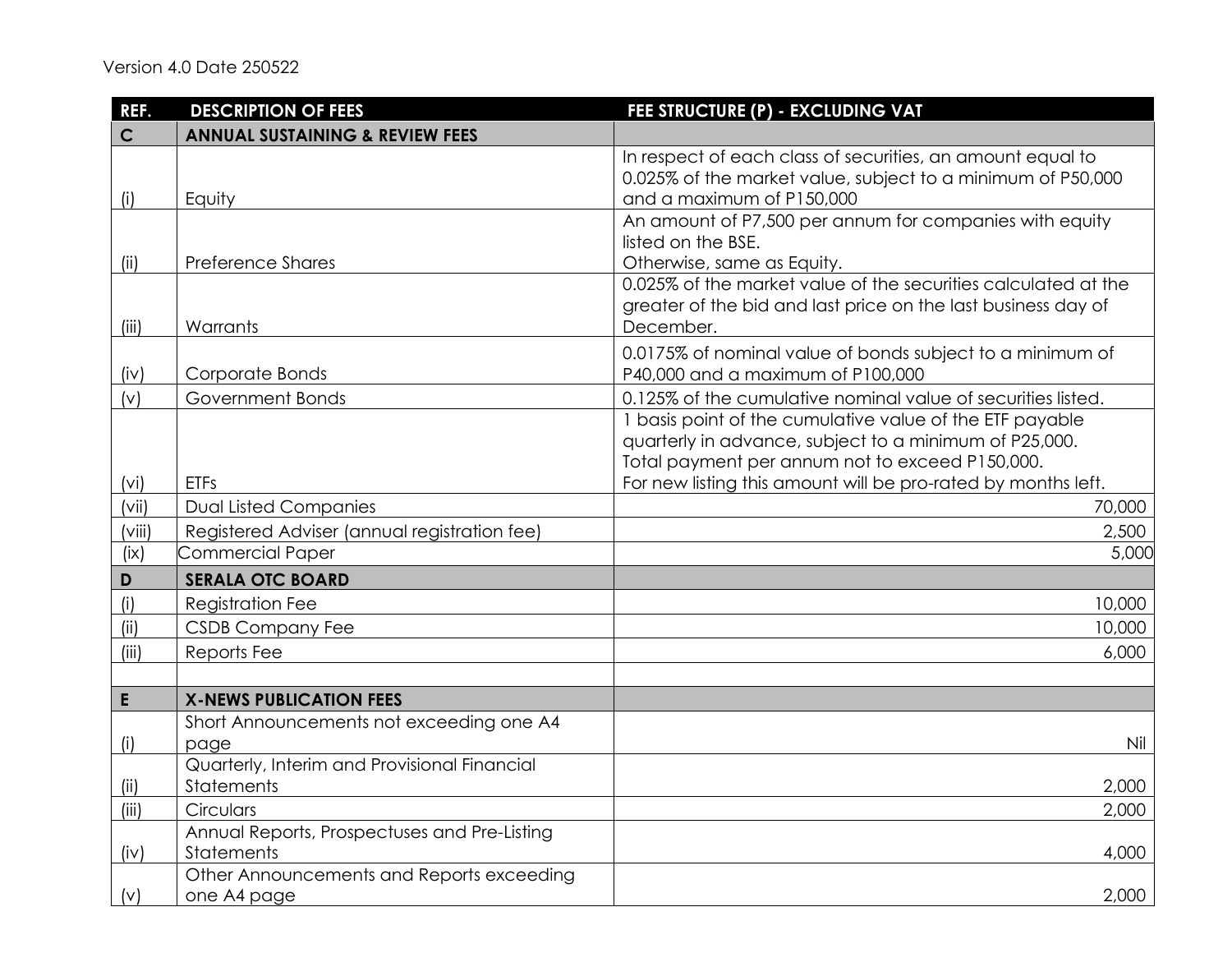| REF.              | <b>DESCRIPTION OF FEES</b>                         | FEE STRUCTURE (P) - EXCLUDING VAT        |
|-------------------|----------------------------------------------------|------------------------------------------|
| F                 | <b>DOCUMENTATION FEES</b>                          |                                          |
| (i)               | Constitution                                       |                                          |
|                   | Per new listed Company (if part of the prospectus) | Nil                                      |
|                   | If submitted separately                            | 2,500                                    |
|                   | company                                            | 2,500                                    |
|                   | Re-examination fee                                 | 2,500                                    |
|                   | Per amendment                                      | Nil                                      |
| (iii)             | Debenture Trust Deed                               |                                          |
|                   | Per Trust Deed in a new listing (if part of the    |                                          |
|                   | prospectus)                                        | Nil                                      |
|                   | If submitted separately                            | 3,000                                    |
|                   | Re-examination per deed                            | 3,000                                    |
|                   | Per amendment                                      | Nil                                      |
| (iii)             | <b>Employee Share Option</b>                       |                                          |
|                   | With a new listing (if part of the prospectus)     | Nil                                      |
|                   | If submitted separately                            | 4,000                                    |
|                   | Salient circular                                   | 4,000                                    |
|                   | Re-examination per scheme per amendment            | Nil                                      |
| (iv)              | ETF                                                |                                          |
|                   | New listing                                        | Will be fixed depending on source of ETF |
|                   | Review fee                                         | 4,000                                    |
| (v)               | <b>Rights Offer</b>                                | 10,000                                   |
| (vi)              | Clawback Offer                                     | 10,000                                   |
| (vii)             | Mergers Acquisitions & Disposals                   | 12,500                                   |
| (viii)            | Capital Restructure                                | Nil                                      |
| (ix)              | <b>Issue for Cash Circular</b>                     | 10,000                                   |
| (x)               | Specific Issue of Shares for Cash                  | 10,000                                   |
| (x <sub>i</sub> ) | Odd Lot Offer                                      | Nil                                      |
| (xii)             | Consolidation/Sub Division Circular                | 3,000                                    |